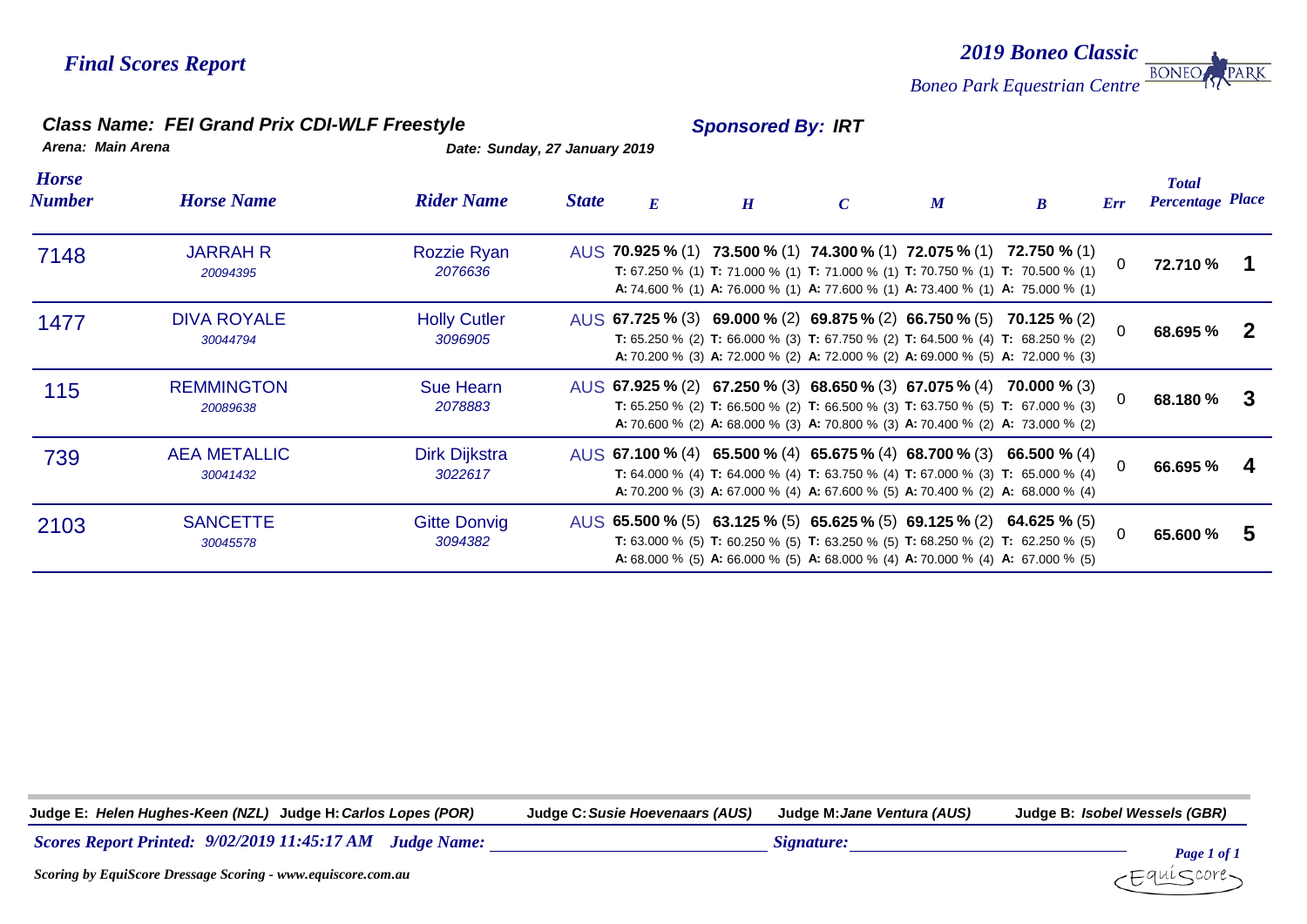|                               | <b>FEI CDN-J Championship</b> |                    |        | <b>Team Test</b> |           | <b>Individual Test</b> |           | Freestyle Test |                               | CEquiscore-             |
|-------------------------------|-------------------------------|--------------------|--------|------------------|-----------|------------------------|-----------|----------------|-------------------------------|-------------------------|
| <b>Horse</b><br><b>Number</b> | <b>Horse Name</b>             | <b>Rider Name</b>  | %      | <b>Points</b>    | %         | <b>Points</b>          | %         | <b>Points</b>  | <b>Total</b><br><b>Points</b> | Placing                 |
|                               | 1714 Yaramee B Bear           | Hannah Shippen     | 65.960 |                  | 35 66.667 |                        | 35 68.592 | 35             | 105                           | $\mathbf 1$             |
|                               | 2084 Noblis Juelles           | Jazi French        | 62.879 |                  | 33 64.951 |                        | 34 66.925 | 34             | 101                           | $\overline{2}$          |
|                               | 4177 Dance Salentin           | Jasmine Haynes     | 65.865 |                  | 34 60.981 |                        | 33 65.858 | 33             | 100                           | $\overline{\mathbf{3}}$ |
|                               | 1823 Allure Park Dior         | <b>Skye Wright</b> | 50.919 |                  | 32 0.000  |                        |           |                | 32                            |                         |
|                               |                               |                    |        |                  |           |                        |           |                | $\pmb{0}$                     |                         |
|                               |                               |                    |        |                  |           |                        |           |                | $\pmb{0}$                     |                         |
|                               |                               |                    |        |                  |           |                        |           |                | $\pmb{0}$                     |                         |
|                               |                               |                    |        |                  |           |                        |           |                | $\pmb{0}$                     |                         |
|                               |                               |                    |        |                  |           |                        |           |                | $\pmb{0}$                     |                         |
|                               |                               |                    |        |                  |           |                        |           |                | $\boldsymbol{0}$              |                         |
|                               |                               |                    |        |                  |           |                        |           |                | $\pmb{0}$                     |                         |
|                               |                               |                    |        |                  |           |                        |           |                | $\mathbf 0$                   |                         |
|                               |                               |                    |        |                  |           |                        |           |                | $\mathbf 0$                   |                         |
|                               |                               |                    |        |                  |           |                        |           |                | $\mathbf 0$                   |                         |
|                               |                               |                    |        |                  |           |                        |           |                | $\boldsymbol{0}$              |                         |
|                               |                               |                    |        |                  |           |                        |           |                | $\mathbf 0$                   |                         |
|                               |                               |                    |        |                  |           |                        |           |                | $\boldsymbol{0}$              |                         |
|                               |                               |                    |        |                  |           |                        |           |                | $\mathbf 0$                   |                         |
|                               |                               |                    |        |                  |           |                        |           |                | $\pmb{0}$                     |                         |
|                               |                               |                    |        |                  |           |                        |           |                | $\boldsymbol{0}$              |                         |
|                               |                               |                    |        |                  |           |                        |           |                | $\pmb{0}$                     |                         |
|                               |                               |                    |        |                  |           |                        |           |                | $\mathbf 0$                   |                         |
|                               |                               |                    |        |                  |           |                        |           |                | $\mathbf 0$                   |                         |
|                               |                               |                    |        |                  |           |                        |           |                | $\pmb{0}$                     |                         |
|                               |                               |                    |        |                  |           |                        |           |                | $\pmb{0}$                     |                         |
|                               |                               |                    |        |                  |           |                        |           |                | $\pmb{0}$                     |                         |
|                               |                               |                    |        |                  |           |                        |           |                | $\boldsymbol{0}$              |                         |
|                               |                               |                    |        |                  |           |                        |           |                | $\pmb{0}$                     |                         |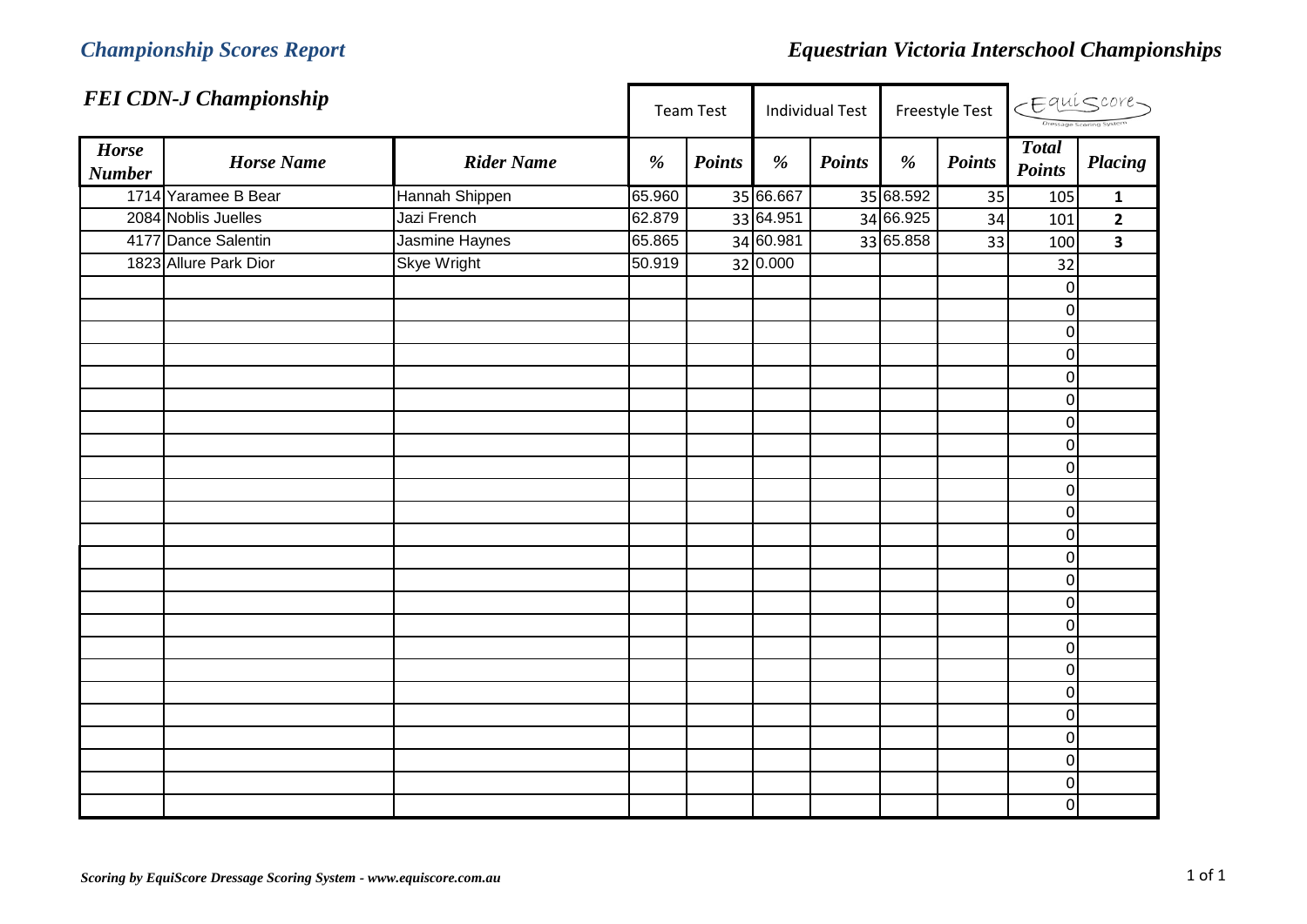*2019 Boneo Classic* **BONEO** *Boneo Park Equestrian Centre*

PARK

*Class Name: FEI CDN-J Freestyle Sponsored By: Complete Fire Supply Co*

*Arena: Indoor Arena Date: Sunday, 27 January 2019*

| <b>Horse</b><br><b>Number</b> | <b>Horse Name</b>                 | <b>Rider Name</b>                | <b>State</b> | E                                                                                                          | H           | $\mathcal{C}$ | $\boldsymbol{M}$                                                                                                                                                | $\boldsymbol{B}$ | Err | <b>Total</b><br><b>Percentage Place</b> |  |
|-------------------------------|-----------------------------------|----------------------------------|--------------|------------------------------------------------------------------------------------------------------------|-------------|---------------|-----------------------------------------------------------------------------------------------------------------------------------------------------------------|------------------|-----|-----------------------------------------|--|
| 1714                          | YARAMEE B BEAR<br>30045064        | Hannah Shippen<br>1010241        |              | $VIC$ 71.000 % (1)<br><b>T:</b> 69.000 % (1) <b>T:</b> 0.000 %<br><b>A:</b> 73.000 % (1) <b>A:</b> 0.000 % | $0.000\,\%$ |               | 68.400 % (1) 66.375 % (2)<br><b>T:</b> 66.000 % (1) <b>T:</b> 65.750 % (2) <b>T:</b> 0.000 %<br><b>A:</b> 70.800 % (1) <b>A:</b> 67.000 % (3) <b>A:</b> 0.000 % | $0.000\%$        | 0   | 68.592 %                                |  |
| 2084                          | <b>NOBLIS JUELLES</b><br>81000460 | <b>Jazi French</b><br>3106956    |              | $VIC$ 65.875 % (3)<br><b>T:</b> 64.750 % (3) <b>T:</b> 0.000 %<br><b>A:</b> 67.000 % (3) <b>A:</b> 0.000 % | $0.000\,\%$ |               | 66.650 % (2) 68.250 % (1)<br><b>T:</b> 64.500 % (2) <b>T:</b> 66.500 % (1) <b>T:</b> 0.000 %<br><b>A:</b> 68.800 % (2) <b>A:</b> 70.000 % (1) <b>A:</b> 0.000 % | $0.000\ \%$      | 0   | 66.925 %                                |  |
| 4177                          | <b>DANCE SALENTIN</b><br>30502070 | <b>Jasmine Haynes</b><br>3105785 |              | $VIC$ 66.550 % (2)<br><b>T:</b> 65.500 % (2) <b>T:</b> 0.000 %<br><b>A:</b> 67.600 % (2) <b>A:</b> 0.000 % | $0.000\,\%$ |               | 65.025 % (3) 66.000 % (3)<br><b>T:</b> 63.250 % (3) <b>T:</b> 64.000 % (3) <b>T:</b> 0.000 %<br><b>A:</b> 66.800 % (3) <b>A:</b> 68.000 % (2) <b>A:</b> 0.000 % | $0.000\%$        | 0   | 65.858 %                                |  |

**Judge E:** *Virginia Creed (AUS)* **Judge H:***-* **Judge C:***Adam Riess (AUS)* **Judge M:***Sue Cunningham (AUS)* **Judge B:** *-*

*27/01/2019 1:19:39 PM Scores Report Printed: Judge Name: Signature:*

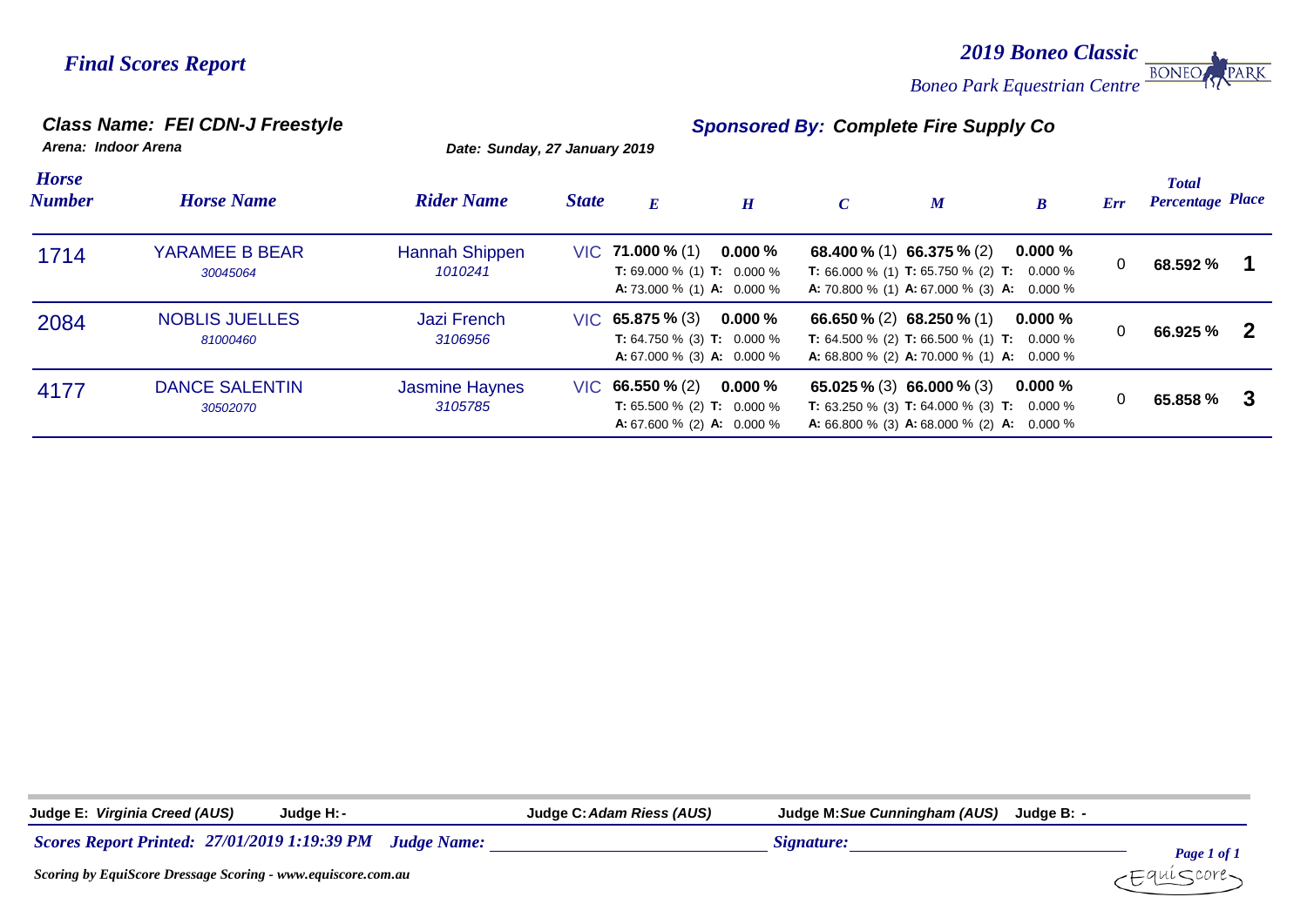|                               | <b>FEI CDN-P Championship</b>  |                   |        | <b>Team Test</b> |           | <b>Individual Test</b> |           | Freestyle Test |                               | CEquiscore     |
|-------------------------------|--------------------------------|-------------------|--------|------------------|-----------|------------------------|-----------|----------------|-------------------------------|----------------|
| <b>Horse</b><br><b>Number</b> | <b>Horse Name</b>              | <b>Rider Name</b> | $\%$   | <b>Points</b>    | %         | <b>Points</b>          | $\%$      | <b>Points</b>  | <b>Total</b><br><b>Points</b> | <b>Placing</b> |
|                               | 4076 Steendieks Champ Of glory | Jasmine Haynes    | 66.476 |                  | 35 66.982 |                        | 35 68.792 | 35             | 105                           | $\mathbf{1}$   |
|                               | 1518 Mister Crecendo           | Caitlyn Porter    | 65.048 |                  | 34 66.757 |                        | 34 67.417 | 34             | 102                           | $\overline{2}$ |
|                               | 825 Raven Lodge Aura           | Sophie Taylor     | 0.000  |                  |           |                        |           |                | $\mathbf 0$                   |                |
|                               |                                |                   |        |                  |           |                        |           |                | $\mathbf 0$                   |                |
|                               |                                |                   |        |                  |           |                        |           |                | $\boldsymbol{0}$              |                |
|                               |                                |                   |        |                  |           |                        |           |                | $\mathbf 0$                   |                |
|                               |                                |                   |        |                  |           |                        |           |                | $\mathbf 0$                   |                |
|                               |                                |                   |        |                  |           |                        |           |                | $\mathbf 0$                   |                |
|                               |                                |                   |        |                  |           |                        |           |                | $\pmb{0}$                     |                |
|                               |                                |                   |        |                  |           |                        |           |                | $\mathbf 0$                   |                |
|                               |                                |                   |        |                  |           |                        |           |                | 0                             |                |
|                               |                                |                   |        |                  |           |                        |           |                | $\boldsymbol{0}$              |                |
|                               |                                |                   |        |                  |           |                        |           |                | $\boldsymbol{0}$              |                |
|                               |                                |                   |        |                  |           |                        |           |                | $\mathbf 0$                   |                |
|                               |                                |                   |        |                  |           |                        |           |                | $\mathbf 0$                   |                |
|                               |                                |                   |        |                  |           |                        |           |                | 0                             |                |
|                               |                                |                   |        |                  |           |                        |           |                | $\mathbf 0$                   |                |
|                               |                                |                   |        |                  |           |                        |           |                | $\mathbf 0$                   |                |
|                               |                                |                   |        |                  |           |                        |           |                | 0                             |                |
|                               |                                |                   |        |                  |           |                        |           |                | $\mathbf 0$                   |                |
|                               |                                |                   |        |                  |           |                        |           |                | 0                             |                |
|                               |                                |                   |        |                  |           |                        |           |                | $\mathbf 0$                   |                |
|                               |                                |                   |        |                  |           |                        |           |                | 0                             |                |
|                               |                                |                   |        |                  |           |                        |           |                | 0                             |                |
|                               |                                |                   |        |                  |           |                        |           |                | 0                             |                |
|                               |                                |                   |        |                  |           |                        |           |                | $\pmb{0}$                     |                |
|                               |                                |                   |        |                  |           |                        |           |                | $\mathbf 0$                   |                |
|                               |                                |                   |        |                  |           |                        |           |                | $\boldsymbol{0}$              |                |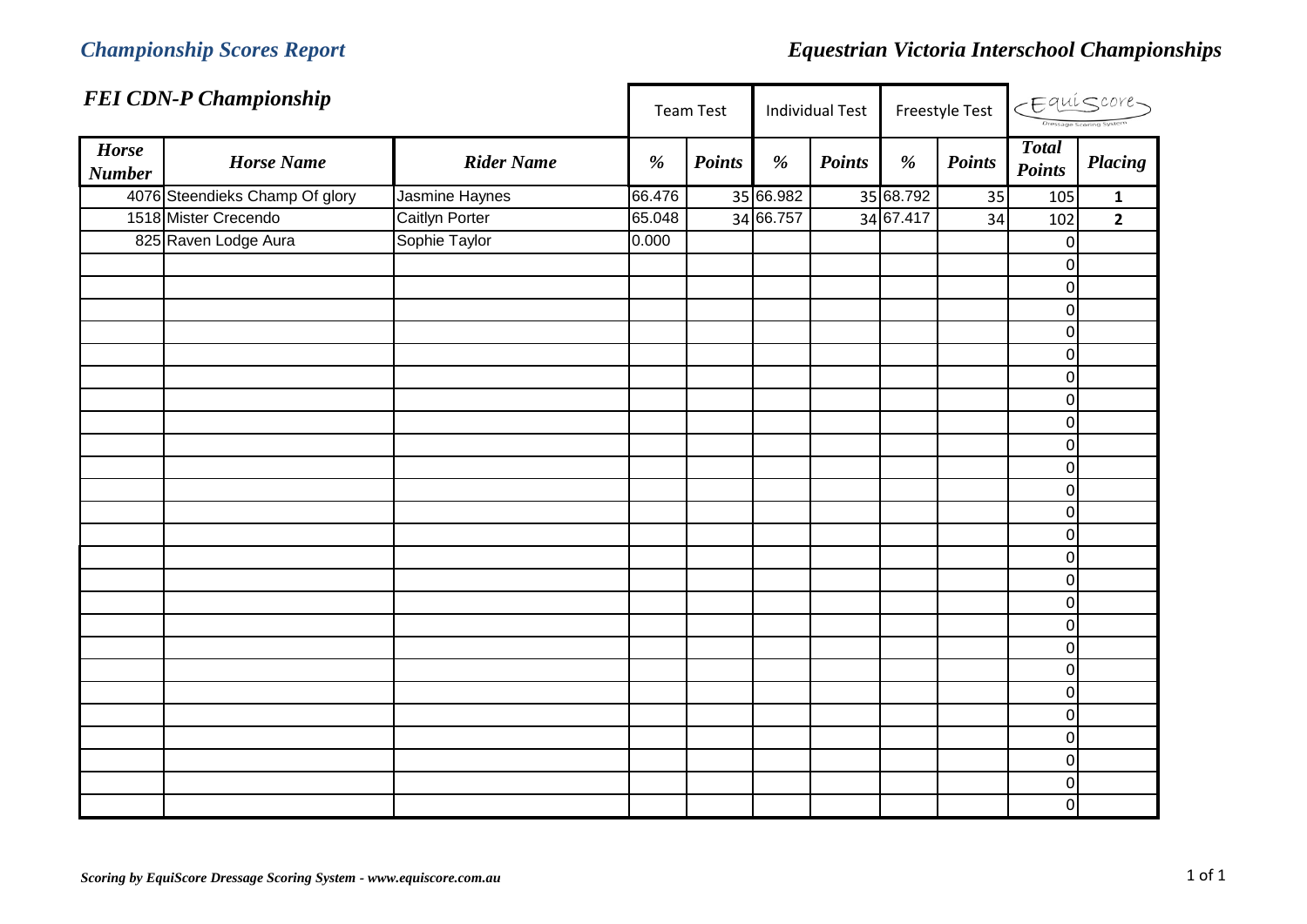*2019 Boneo Classic* **BONEO** *Boneo Park Equestrian Centre*

PARK

### *Class Name: FEI CDN-P Freestyle Sponsored By: Horseland*

|                               | Arena: Indoor Arena                        | Date: Sunday, 27 January 2019    |              |                                                                                                            |             |               |                                                                                                                                                                       |                  |     |                                         |
|-------------------------------|--------------------------------------------|----------------------------------|--------------|------------------------------------------------------------------------------------------------------------|-------------|---------------|-----------------------------------------------------------------------------------------------------------------------------------------------------------------------|------------------|-----|-----------------------------------------|
| <b>Horse</b><br><b>Number</b> | <b>Horse Name</b>                          | <b>Rider Name</b>                | <b>State</b> | E                                                                                                          | H           | $\mathcal{C}$ | $\boldsymbol{M}$                                                                                                                                                      | $\boldsymbol{B}$ | Err | <b>Total</b><br><b>Percentage Place</b> |
|                               | 4076 STEENDIEKS CHAMP OF GLORY<br>30501831 | <b>Jasmine Haynes</b><br>3105785 |              | $VIC$ 69.125 % (1)<br><b>T:</b> 68.250 % (1) <b>T:</b> 0.000 %<br><b>A:</b> 70.000 % (2) <b>A:</b> 0.000 % | $0.000\,\%$ |               | 68.875 $\%$ (1) 68.375 $\%$ (1)<br><b>T:</b> 66.750 % (1) <b>T:</b> 66.750 % (1) <b>T:</b> 0.000 %<br><b>A:</b> 71.000 % (1) <b>A:</b> 70.000 % (1) <b>A:</b> 0.000 % | $0.000\ \%$      | 0   | 68.792 %                                |
| 1518                          | <b>MISTER CRECENDO</b><br>40018248         | <b>Caitlyn Porter</b><br>1010658 |              | $VIC$ 68.750 % (2)<br><b>T:</b> 66.500 % (2) <b>T:</b> 0.000 %<br><b>A:</b> 71.000 % (1) <b>A:</b> 0.000 % | $0.000\,\%$ |               | 67.250 % (2) 66.250 % (2)<br><b>T:</b> 65.500 % (2) <b>T:</b> 65.500 % (2) <b>T:</b> 0.000 %<br><b>A:</b> 69.000 % (2) <b>A:</b> 67.000 % (2) <b>A:</b> 0.000 %       | $0.000\ \%$      | 0   | 67.417 %                                |

| Judge <sup>r</sup> | Creed (AUS)<br>Virginia . | Judge H: I                                                                                                                                                                                                                                                                                                                                                                                                              | <b>Orsini (GER)</b><br>. Marcc<br>Judae <i>'</i> | <b>Cunningham (AUS)</b><br>Judae M: <i>Sue</i> | Judge B: |
|--------------------|---------------------------|-------------------------------------------------------------------------------------------------------------------------------------------------------------------------------------------------------------------------------------------------------------------------------------------------------------------------------------------------------------------------------------------------------------------------|--------------------------------------------------|------------------------------------------------|----------|
| $\sim$             | .                         | $\begin{array}{c} \n\mathbf{A} \mathbf{F} \mathbf{I} \mathbf{A} \mathbf{I} \mathbf{A} \mathbf{A} \mathbf{I} \mathbf{A} \mathbf{I} \mathbf{I} \mathbf{I} \mathbf{A} \mathbf{A} \mathbf{A} \mathbf{I} \mathbf{I} \mathbf{I} \mathbf{I} \mathbf{I} \mathbf{I} \mathbf{I} \mathbf{I} \mathbf{I} \mathbf{I} \mathbf{I} \mathbf{I} \mathbf{I} \mathbf{I} \mathbf{I} \mathbf{I} \mathbf{I} \mathbf{I} \mathbf{I} \mathbf{I} \$ |                                                  | ~                                              |          |

*27/01/2019 11:22:24 AM Judge Name: Signature: Signature:* 

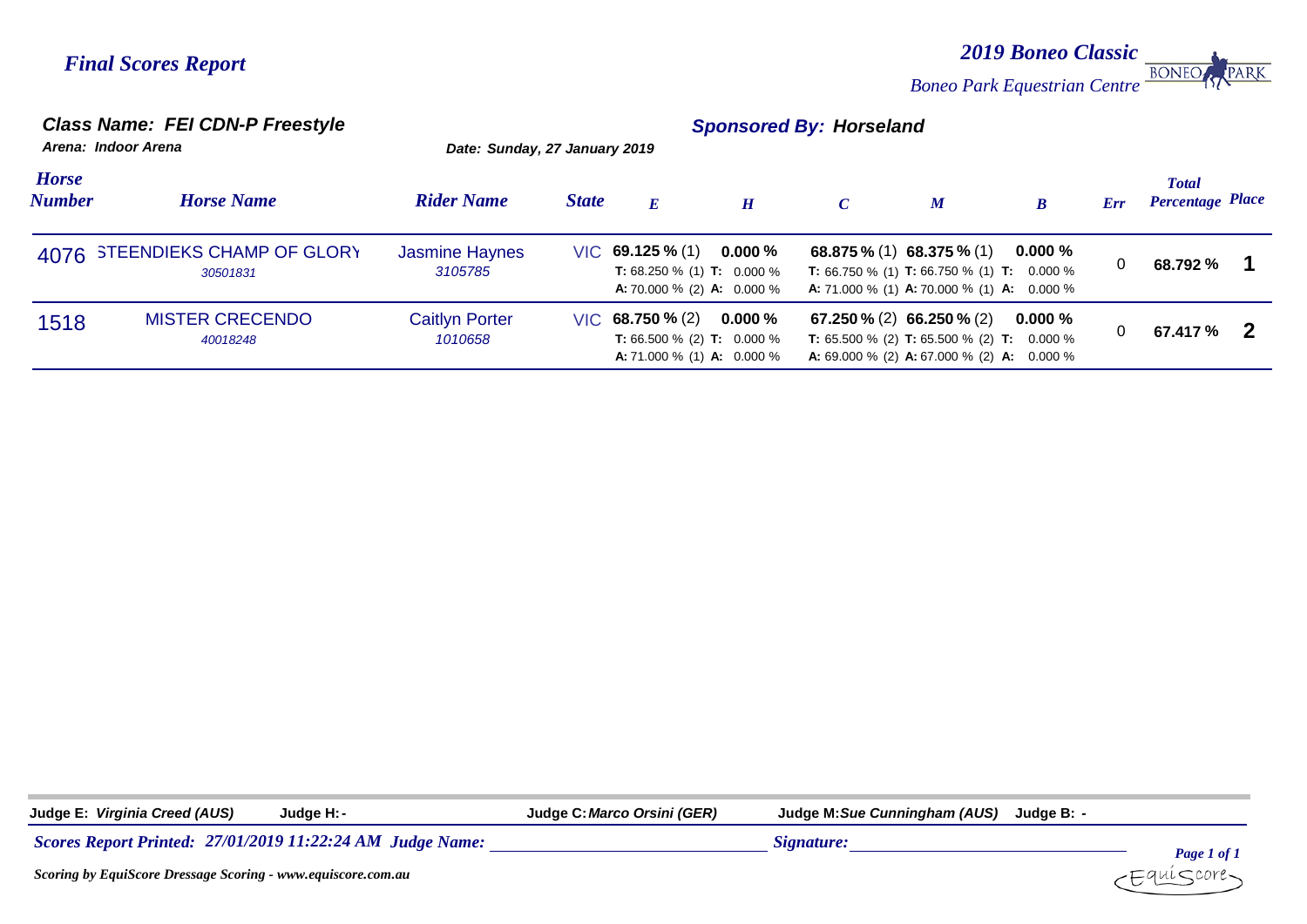|                               | <b>FEI CDN-Y Championship</b> |                      |        | <b>Team Test</b> |           | <b>Individual Test</b> |           | Freestyle Test | CEquiscore-                   |                         |
|-------------------------------|-------------------------------|----------------------|--------|------------------|-----------|------------------------|-----------|----------------|-------------------------------|-------------------------|
| <b>Horse</b><br><b>Number</b> | <b>Horse Name</b>             | <b>Rider Name</b>    | %      | <b>Points</b>    | %         | <b>Points</b>          | %         | <b>Points</b>  | <b>Total</b><br><b>Points</b> | <b>Placing</b>          |
|                               | 565 Aristede                  | <b>Lindsey Ware</b>  | 69.902 |                  | 35 68.530 |                        | 35 71.133 | 35             | 105                           | $\mathbf{1}$            |
|                               | 6569 Mw Rotsong               | Sarah Farraway       | 65.147 |                  | 34 65.784 |                        | 34 66.417 | 33             | 101                           | $\overline{2}$          |
|                               | 2680 Callum Park Freya        | <b>Brooke Mance</b>  | 61.618 |                  | 31 64.510 |                        | 32 69.500 | 34             | 97                            | $\overline{\mathbf{3}}$ |
|                               | 3833 Bluefields Furstentanz   | <b>Tayla Desmet</b>  | 63.970 |                  | 32 65.294 |                        | 33 65.958 | 32             | 97                            | $\overline{\mathbf{3}}$ |
|                               | 791 Silverdene Pharaoh        | Amy Bachmann         | 64.510 |                  | 33 63.873 |                        | 31 62.425 | 31             | 95                            | 5                       |
|                               | 1757 Promise R                | <b>Mary Nitschke</b> | 56.569 |                  | 30 0.000  |                        |           |                | 30                            |                         |
|                               |                               |                      |        |                  |           |                        |           |                | $\pmb{0}$                     |                         |
|                               |                               |                      |        |                  |           |                        |           |                | $\mathbf 0$                   |                         |
|                               |                               |                      |        |                  |           |                        |           |                | $\mathbf 0$                   |                         |
|                               |                               |                      |        |                  |           |                        |           |                | $\mathbf 0$                   |                         |
|                               |                               |                      |        |                  |           |                        |           |                | $\mathbf 0$                   |                         |
|                               |                               |                      |        |                  |           |                        |           |                | $\mathbf 0$                   |                         |
|                               |                               |                      |        |                  |           |                        |           |                | $\mathbf 0$                   |                         |
|                               |                               |                      |        |                  |           |                        |           |                | $\mathbf 0$                   |                         |
|                               |                               |                      |        |                  |           |                        |           |                | $\mathbf 0$                   |                         |
|                               |                               |                      |        |                  |           |                        |           |                | $\mathbf 0$                   |                         |
|                               |                               |                      |        |                  |           |                        |           |                | $\mathbf 0$                   |                         |
|                               |                               |                      |        |                  |           |                        |           |                | $\mathbf 0$                   |                         |
|                               |                               |                      |        |                  |           |                        |           |                | $\mathbf 0$                   |                         |
|                               |                               |                      |        |                  |           |                        |           |                | $\mathbf 0$                   |                         |
|                               |                               |                      |        |                  |           |                        |           |                | $\mathbf 0$                   |                         |
|                               |                               |                      |        |                  |           |                        |           |                | $\mathbf 0$                   |                         |
|                               |                               |                      |        |                  |           |                        |           |                | $\mathbf 0$                   |                         |
|                               |                               |                      |        |                  |           |                        |           |                | $\mathbf 0$                   |                         |
|                               |                               |                      |        |                  |           |                        |           |                | $\mathbf 0$                   |                         |
|                               |                               |                      |        |                  |           |                        |           |                | $\mathbf 0$                   |                         |
|                               |                               |                      |        |                  |           |                        |           |                | $\mathbf 0$                   |                         |
|                               |                               |                      |        |                  |           |                        |           |                | $\mathbf 0$                   |                         |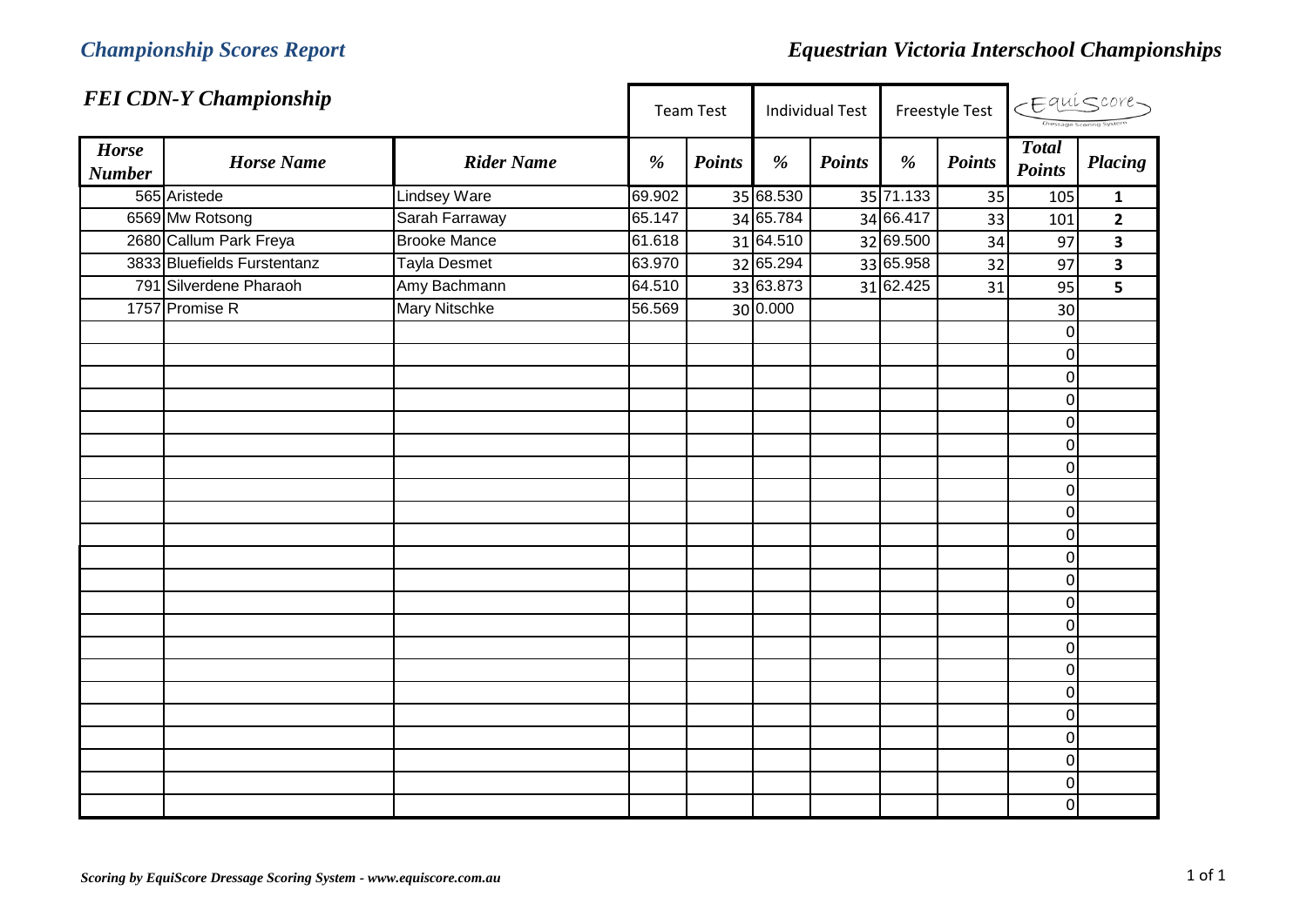*2019 Boneo Classic* **BONEO** *Boneo Park Equestrian Centre*

PARK

### *Class Name: FEI CDN-Y Freestyle Sponsored By: Paton's Machinery*

*Arena: Indoor Arena Date: Sunday, 27 January 2019*

| <b>Horse</b><br><b>Number</b> | <b>Horse Name</b>                         | <b>Rider Name</b>                | <b>State</b> | E                                                                                                          | H         | $\mathcal{C}$ | $\boldsymbol{M}$                                                                                                                                                      | $\boldsymbol{B}$ | Err            | <b>Total</b><br><b>Percentage Place</b> |    |
|-------------------------------|-------------------------------------------|----------------------------------|--------------|------------------------------------------------------------------------------------------------------------|-----------|---------------|-----------------------------------------------------------------------------------------------------------------------------------------------------------------------|------------------|----------------|-----------------------------------------|----|
| 565                           | <b>ARISTEDE</b><br>40017225               | <b>Lindsey Ware</b><br>3201833   |              | $VIC$ 70.750 % (1)<br><b>T:</b> 67.500 % (1) <b>T:</b> 0.000 %<br><b>A:</b> 74.000 % (1) <b>A:</b> 0.000 % | $0.000\%$ |               | <b>71.625 % (1) 71.025 % (1)</b><br><b>T:</b> 69.250 % (1) <b>T:</b> 68.250 % (1) <b>T:</b> 0.000 %<br>A: 74.000 % (1) A: 73.800 % (1) A: 0.000 %                     | $0.000\%$        | $\overline{0}$ | 71.133 %                                |    |
| 2680                          | <b>CALLUM PARK FREYA</b><br>20092931      | <b>Brooke Mance</b><br>3106856   |              | $VIC$ 69.750 % (2)<br><b>T:</b> 66.500 % (2) <b>T:</b> 0.000 %<br><b>A:</b> 73.000 % (2) <b>A:</b> 0.000 % | $0.000\%$ |               | 69.000 % (2) 69.750 % (2)<br><b>T:</b> 66.000 % (2) <b>T:</b> 66.500 % (2) <b>T:</b> 0.000 %<br>A: 72.000 % (2) A: 73.000 % (2) A: 0.000 %                            | $0.000\%$        | $\mathbf 0$    | 69.500 %                                | -2 |
| 6569                          | <b>MW ROTSONG</b><br>20092062             | <b>Sarah Farraway</b><br>2113585 |              | NSW 65.625 % (3)<br><b>T:</b> 63.250 % (3) <b>T:</b> 0.000 %<br><b>A:</b> 68.000 % (3) <b>A:</b> 0.000 %   | $0.000\%$ |               | 65.750 $\%$ (4) 67.875 $\%$ (3)<br><b>T:</b> 65.500 % (3) <b>T:</b> 65.750 % (3) <b>T:</b> 0.000 %<br><b>A:</b> 66.000 % (5) <b>A:</b> 70.000 % (3) <b>A:</b> 0.000 % | $0.000\%$        | $\Omega$       | 66.417 %                                | -3 |
| 3833                          | <b>BLUEFIELDS FURSTENTANZ</b><br>30501267 | <b>Tayla Desmet</b><br>3105815   |              | $VIC$ 64.375 % (4)<br><b>T:</b> 60.750 % (4) <b>T:</b> 0.000 %<br><b>A:</b> 68.000 % (3) <b>A:</b> 0.000 % | $0.000\%$ |               | 66.250 % (3) 67.250 % (4)<br><b>T:</b> 64.500 % (4) <b>T:</b> 64.500 % (4) <b>T:</b> 0.000 %<br>A: 68.000 % (3) A: 70.000 % (3) A: 0.000 %                            | $0.000\%$        | $\Omega$       | 65.958 %                                | 4  |
| 791                           | <b>SILVERDENE PHARAOH</b><br>30042768     | Amy Bachmann<br>3106624          |              | $VIC$ 61.250 % (5)<br><b>T:</b> 59.500 % (5) <b>T:</b> 0.000 %<br><b>A:</b> 63.000 % (5) <b>A:</b> 0.000 % | $0.000\%$ |               | 63.125 % (5) 62.900 % (5)<br><b>T:</b> 59.250 % (5) <b>T:</b> 62.000 % (5) <b>T:</b> 0.000 %<br><b>A:</b> 67.000 % (4) <b>A:</b> 63.800 % (5) <b>A:</b> 0.000 %       | $0.000\%$        | $\mathbf 0$    | 62.425 %                                | -5 |

**Judge E:** *Marco Orsini (GER)* **Judge H:***-* **Judge C:***Virginia Creed (AUS)* **Judge M:***Adam Riess (AUS)* **Judge B:** *-27/01/2019 12:19:45 PM Judge Name: Signature: Signature: Signature: Page 1 of 1 Scoring by EquiScore Dressage Scoring - www.equiscore.com.au* ∶auí⊂core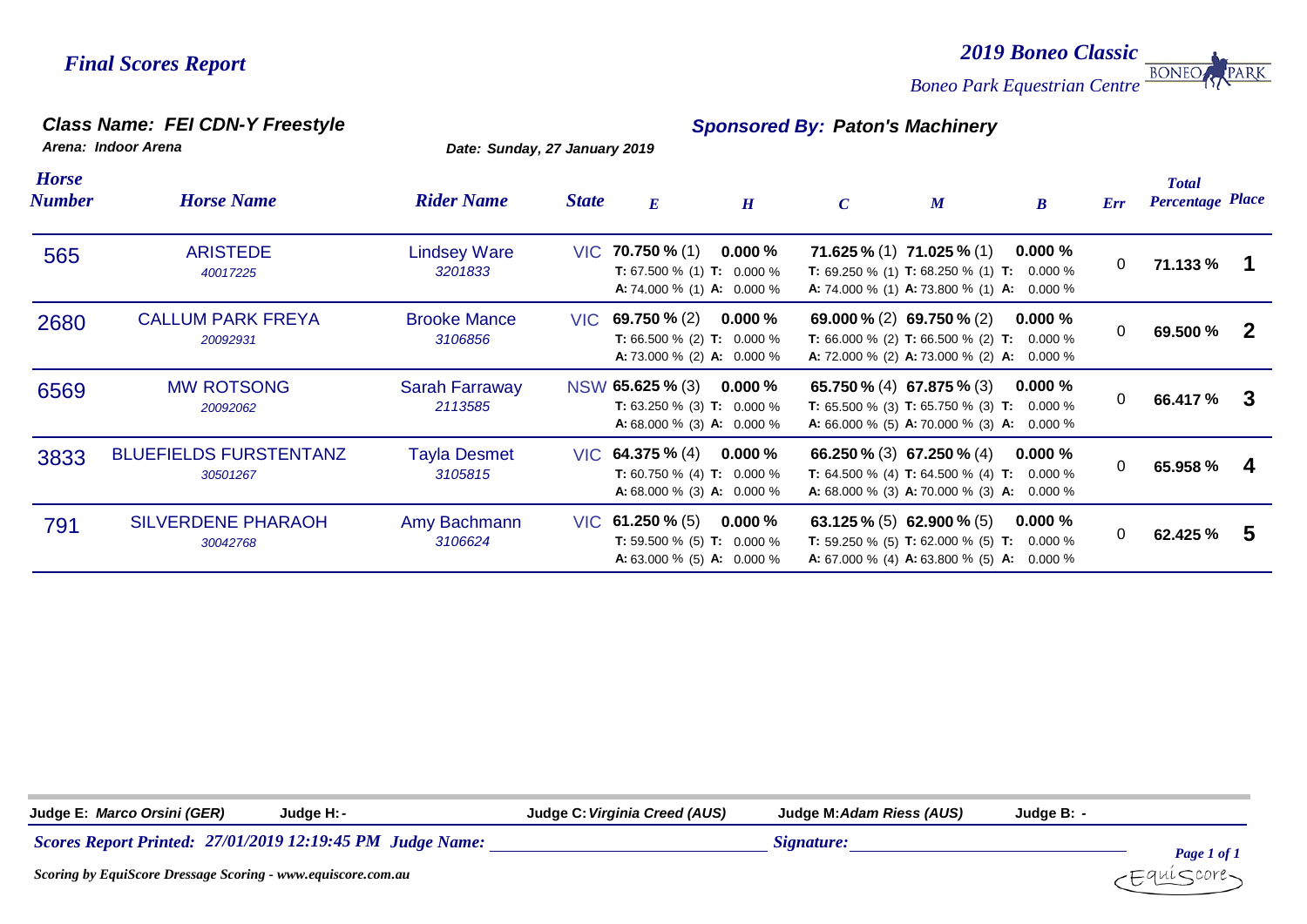*2019 Boneo Classic* **BONEO** *Boneo Park Equestrian Centre*

### *Class Name: FEI Grand Prix CDI\*\*\* Freestyle Sponsored By: IRT*

*Arena: Main Arena Date: Sunday, 27 January 2019*

| <b>Horse</b><br><b>Number</b> | <b>Horse Name</b>                        | <b>Rider Name</b>                    | <b>State</b> | E | H | $\overline{C}$ | $\boldsymbol{M}$ | $\bm{B}$                                                                                                                                                                                                                                                                      | Err      | <b>Total</b><br><b>Percentage Place</b> |  |
|-------------------------------|------------------------------------------|--------------------------------------|--------------|---|---|----------------|------------------|-------------------------------------------------------------------------------------------------------------------------------------------------------------------------------------------------------------------------------------------------------------------------------|----------|-----------------------------------------|--|
| 9241                          | <b>ADONIE</b><br>60004848                | <b>Rozzie Ryan</b><br>2076636        |              |   |   |                |                  | AUS 66.750 % (3) 66.500 % (2) 69.650 % (3) 73.750 % (1) 70.250 % (1)<br><b>T:</b> 63.500 % (3) <b>T:</b> 63.000 % (4) <b>T:</b> 66.500 % (3) <b>T:</b> 70.500 % (1) <b>T:</b> 67.500 % (1)<br>A: 70.000 % (1) A: 70.000 % (1) A: 72.800 % (3) A: 77.000 % (1) A: 73.000 % (1) | 0        | 69.380 %                                |  |
| 1758                          | <b>CAPTAIN COOKS</b><br>60011104         | <b>Pauline Carnovale</b><br>3074072  |              |   |   |                |                  | AUS 67.800 % (1) 65.875 % (4) 71.900 % (1) 71.300 % (2) 69.000 % (2)<br><b>T:</b> 66.000 % (1) <b>T:</b> 64.750 % (2) <b>T:</b> 70.000 % (1) <b>T:</b> 68.000 % (2) <b>T:</b> 67.000 % (2)<br>A: 69.600 % (2) A: 67.000 % (4) A: 73.800 % (1) A: 74.600 % (2) A: 71.000 % (2) | 0        | 69.175 %                                |  |
| 4885                          | <b>FERERRO CHOCOLATE BOX</b><br>40017986 | <b>Sheridyn Ashwood</b><br>2039149   |              |   |   |                |                  | AUS 66.925 % (2) 66.375 % (3) 70.575 % (2) 67.950 % (3) 67.625 % (4)<br>T: 65.250 % (2) T: 64.750 % (2) T: 68.750 % (2) T: 67.500 % (3) T: 66.250 % (4)<br>A: 68.600 % (3) A: 68.000 % (3) A: 72.400 % (4) A: 68.400 % (4) A: 69.000 % (4)                                    |          | 67.890 %                                |  |
| 934                           | <b>AMICELLI GOLD</b><br>20091893         | <b>Lesley Anne Taylor</b><br>5000463 |              |   |   |                |                  | AUS 65.750 % (4) 67.125 % (1) 69.475 % (4) 65.925 % (4) 68.250 % (3)<br><b>T:</b> 63.500 % (3) <b>T:</b> 65.250 % (1) <b>T:</b> 65.750 % (4) <b>T:</b> 62.250 % (4) <b>T:</b> 66.500 % (3)<br>A: 68.000 % (4) A: 69.000 % (2) A: 73.200 % (2) A: 69.600 % (3) A: 70.000 % (3) | $\Omega$ | 67.305 %                                |  |

**Judge E:** *Helen Hughes-Keen (NZL)* **Judge H:***Carlos Lopes (POR)* **Judge C:***Susie Hoevenaars (AUS)* **Judge M:***Jane Ventura (AUS)* **Judge B:** *Isobel Wessels (GBR)*

*27/01/2019 12:05:57 PM Judge Name: Signature: Signature: Signature:* 



PARK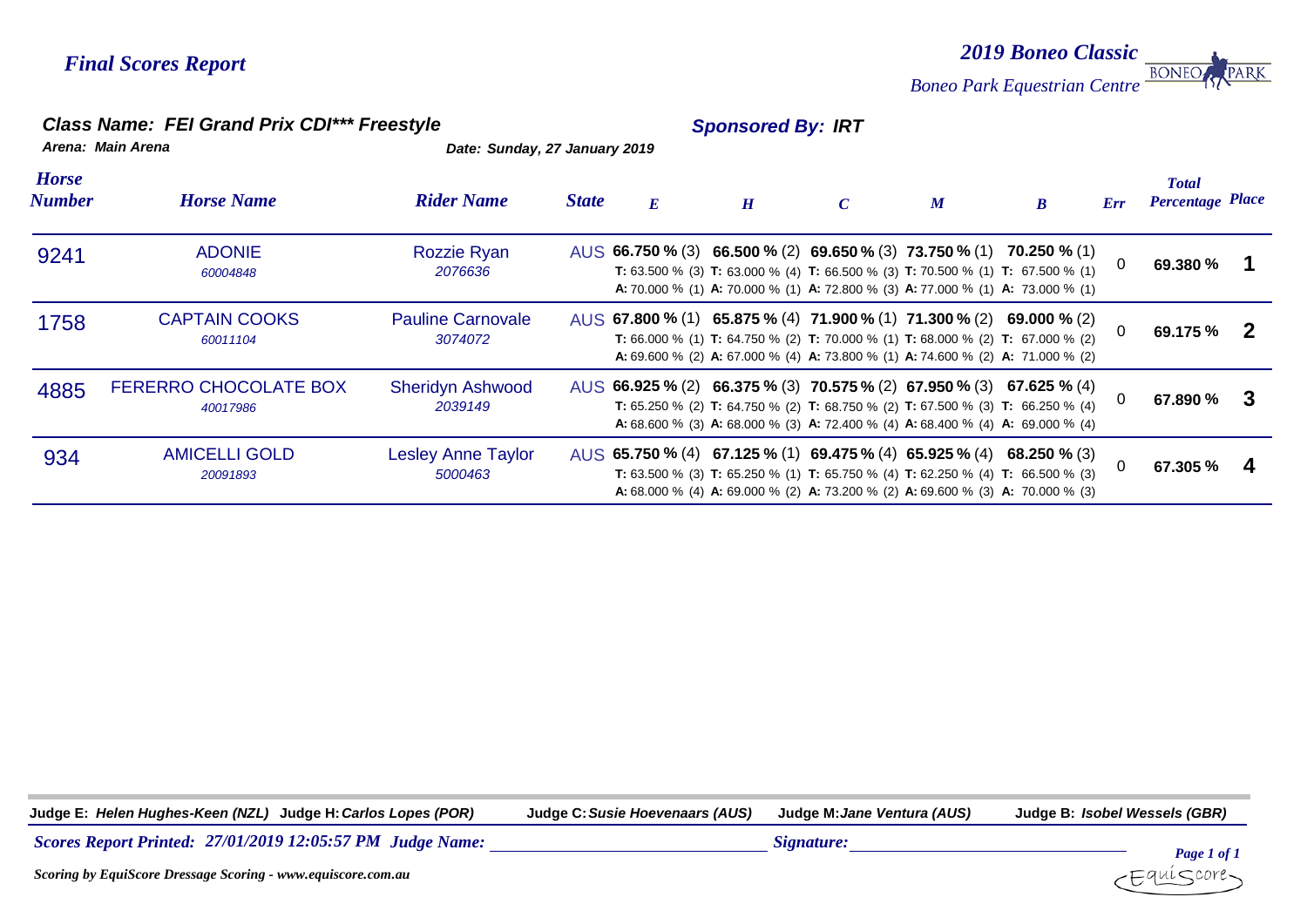*Boneo Park Equestrian Centre*

*Class Name: FEI Intermediate I Freestyle CDN Sponsored By: Glenn Robertson Smith Partners*

*2019 Boneo Classic*

**BONEO** 

PARK

*Arena: Main Arena Date: Sunday, 27 January 2019*

| <b>Horse</b><br>Number | <b>Horse Name</b>                          | <b>Rider Name</b>                  | <b>State</b> | $\boldsymbol{E}$                                                                                           | H         | $\mathcal{C}$ | $\boldsymbol{M}$                                                                                                                                                | $\boldsymbol{B}$        | Err      | <b>Total</b><br><b>Percentage Place</b> |              |
|------------------------|--------------------------------------------|------------------------------------|--------------|------------------------------------------------------------------------------------------------------------|-----------|---------------|-----------------------------------------------------------------------------------------------------------------------------------------------------------------|-------------------------|----------|-----------------------------------------|--------------|
| 864                    | <b>SKY DIAMOND</b><br>82000584             | <b>Brett Parbery</b><br>2101684    |              | NSW 76.125 % (1)<br><b>T:</b> 73.250 % (1) <b>T:</b> 0.000 %<br><b>A:</b> 79.000 % (1) <b>A:</b> 0.000 %   | $0.000\%$ |               | <b>76.550 % (1) 78.500 % (1)</b><br><b>T:</b> 75.500 % (1) <b>T:</b> 75.000 % (1) <b>T:</b><br><b>A:</b> 77.600 % (1) <b>A:</b> 82.000 % (1) <b>A:</b> 0.000 %  | 0.000%<br>$0.000\%$     | 0        | 77.058 %                                |              |
| 2339                   | <b>RAJAHS RAVE</b><br>70007467             | <b>Abbie Obrien</b><br>7002825     |              | $VIC$ 72.050 % (2)<br><b>T:</b> 67.500 % (3) <b>T:</b> 0.000 %<br><b>A:</b> 76.600 % (2) <b>A:</b> 0.000 % | $0.000\%$ |               | 72.975 % (2) 71.625 % (3)<br><b>T:</b> 69.750 % (2) <b>T:</b> 69.250 % (4) <b>T:</b><br><b>A:</b> 76.200 % (2) <b>A:</b> 74.000 % (2) <b>A:</b> 0.000 %         | $0.000 \%$<br>$0.000\%$ | 0        | 72.217 %                                | $\mathbf{2}$ |
| 5883                   | <b>SHWOODS CHOCOLATE FONDL</b><br>40019810 | <b>Sheridyn Ashwood</b><br>2039149 |              | NSW 71.700 % (3)<br><b>T:</b> 69.000 % (2) <b>T:</b> 0.000 %<br><b>A:</b> 74.400 % (3) <b>A:</b> 0.000 %   | $0.000\%$ |               | <b>70.875 % (4) 71.750 % (2)</b><br><b>T:</b> 67.750 % (4) <b>T:</b> 70.500 % (2) <b>T:</b> 0.000 %<br>A: 74.000 % (4) A: 73.000 % (3) A: 0.000 %               | 0.000%                  | 0        | 71.442 %                                | -3           |
| 2041                   | <b>DEEJAY</b><br>60012443                  | <b>Clare Porz</b><br>3098691       |              | $VIC$ 68.500 % (4)<br><b>T:</b> 67.000 % (4) <b>T:</b> 0.000 %<br><b>A:</b> 70.000 % (4) <b>A:</b> 0.000 % | $0.000\%$ |               | <b>72.400 % (3) 69.750 % (4)</b><br><b>T:</b> 69.000 % (3) <b>T:</b> 69.500 % (3) <b>T:</b> 0.000 %<br>A: 75.800 % (3) A: 70.000 % (4) A: 0.000 %               | 0.000%                  | $\Omega$ | 70.217 %                                | 4            |
| 2762                   | <b>MAYFIELD LIMELIGHT</b><br>30046612      | <b>Kerry Mack</b><br>3055353       |              | $VIC$ 65.500 % (6)<br><b>T:</b> 64.000 % (6) <b>T:</b> 0.000 %<br><b>A:</b> 67.000 % (6) <b>A:</b> 0.000 % | $0.000\%$ |               | 68.875 % (5) 65.625 % (5)<br><b>T:</b> 65.750 % (5) <b>T:</b> 65.250 % (5) <b>T:</b> 0.000 %<br><b>A:</b> 72.000 % (5) <b>A:</b> 66.000 % (5) <b>A:</b> 0.000 % | 0.000%                  | 0        | 66.667 %                                | -5           |
| 2200                   | <b>UTOPIAN CARDINAL</b><br>20092209        | <b>Mary Nitschke</b><br>5007315    | SA.          | 67.500 $% (5)$<br><b>T:</b> 66.000 % (5) <b>T:</b> 0.000 %<br><b>A:</b> 69.000 % (5) <b>A:</b> 0.000 %     | $0.000\%$ |               | 66.375 % (6) 65.375 % (6)<br><b>T:</b> 65.750 % (5) <b>T:</b> 64.750 % (6) <b>T:</b><br><b>A:</b> 67.000 % (6) <b>A:</b> 66.000 % (5) <b>A:</b> 0.000 %         | 0.000%<br>$0.000\%$     | 0        | 66.417 %                                | 6            |

| Judge E: Susie Hoevenaars (AUS)<br>Judge H: -                             | Judge C: Jane Ventura (AUS) | Judge M: /sobel Wessels (GBR) | Judge B: - |  |
|---------------------------------------------------------------------------|-----------------------------|-------------------------------|------------|--|
| <b>Scores Report Printed: 27/01/2019 9:59:16 AM</b><br><b>Judge Name:</b> |                             | Signature:                    |            |  |

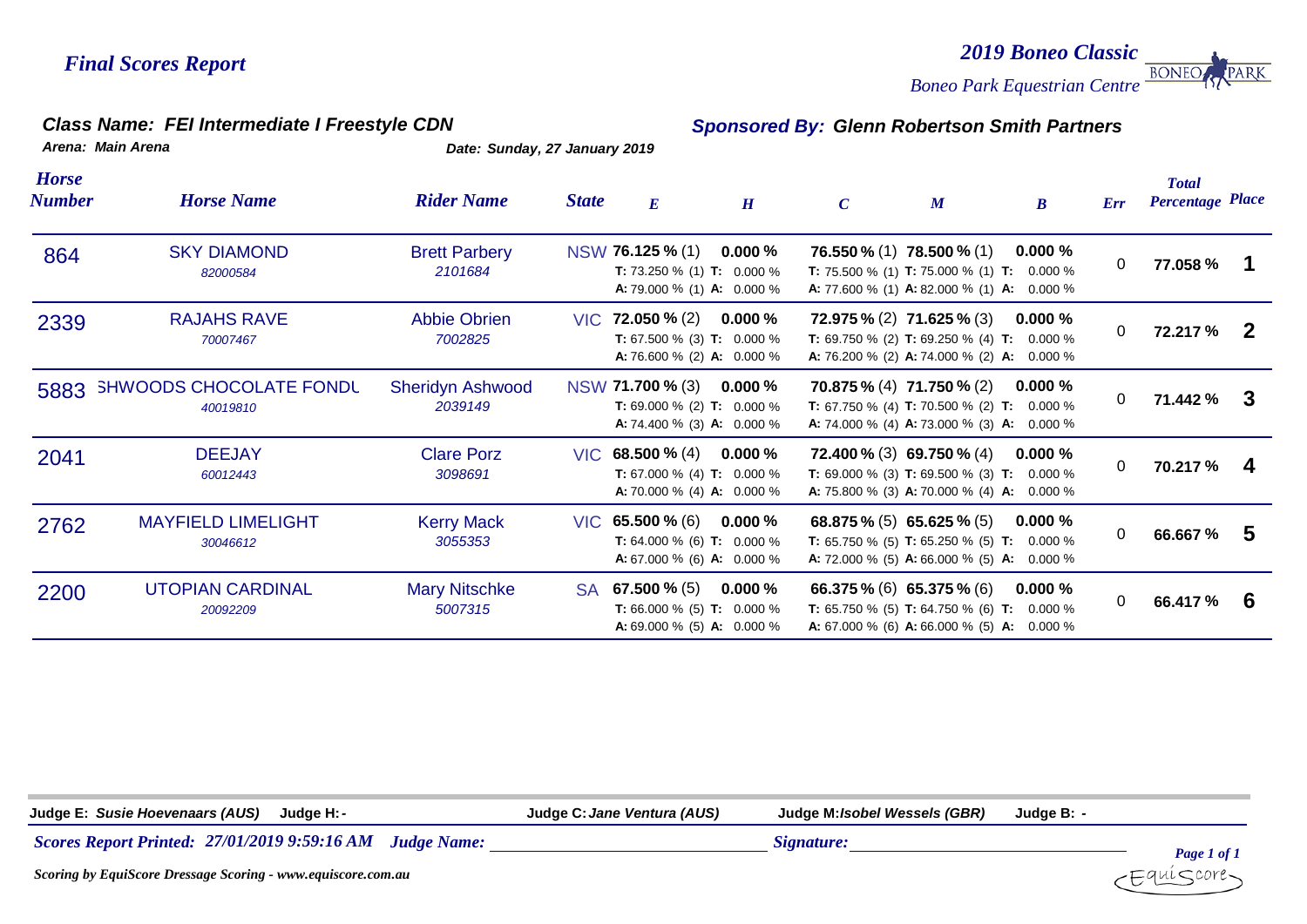|                               | Para-Equestrian Grade 2 Championship |                            |        | <b>Team Test</b> | <b>Individual Test</b> |               | Freestyle Test |               |                               |                | Equiscore |
|-------------------------------|--------------------------------------|----------------------------|--------|------------------|------------------------|---------------|----------------|---------------|-------------------------------|----------------|-----------|
| <b>Horse</b><br><b>Number</b> | <b>Horse Name</b>                    | <b>Rider Name</b>          | %      | <b>Points</b>    | $\%$                   | <b>Points</b> | %              | <b>Points</b> | <b>Total</b><br><b>Points</b> | <b>Placing</b> |           |
|                               | 3608 Kamber Merfyn                   | Joann Formosa (II)         | 64.041 |                  | 35 60.931              |               | 35 65.000      | 35            | 105                           | $\mathbf{1}$   |           |
|                               | 445 Koora-Iyn Sunrise                | <b>Bridget Murphy (II)</b> | 55.859 |                  | 34 58.627              | 34            |                |               | 68                            |                |           |
|                               |                                      |                            |        |                  |                        |               |                |               | $\mathbf 0$                   |                |           |
|                               |                                      |                            |        |                  |                        |               |                |               | $\overline{0}$                |                |           |
|                               |                                      |                            |        |                  |                        |               |                |               | $\overline{0}$                |                |           |
|                               |                                      |                            |        |                  |                        |               |                |               | $\overline{0}$                |                |           |
|                               |                                      |                            |        |                  |                        |               |                |               | $\mathbf 0$                   |                |           |
|                               |                                      |                            |        |                  |                        |               |                |               | $\overline{0}$                |                |           |
|                               |                                      |                            |        |                  |                        |               |                |               | $\overline{0}$                |                |           |
|                               |                                      |                            |        |                  |                        |               |                |               | $\boldsymbol{0}$              |                |           |
|                               |                                      |                            |        |                  |                        |               |                |               | $\overline{0}$                |                |           |
|                               |                                      |                            |        |                  |                        |               |                |               | $\overline{0}$                |                |           |
|                               |                                      |                            |        |                  |                        |               |                |               | $\mathbf 0$                   |                |           |
|                               |                                      |                            |        |                  |                        |               |                |               | $\mathbf 0$                   |                |           |
|                               |                                      |                            |        |                  |                        |               |                |               | $\overline{0}$                |                |           |
|                               |                                      |                            |        |                  |                        |               |                |               | $\mathbf 0$                   |                |           |
|                               |                                      |                            |        |                  |                        |               |                |               | $\overline{0}$                |                |           |
|                               |                                      |                            |        |                  |                        |               |                |               | $\overline{0}$                |                |           |
|                               |                                      |                            |        |                  |                        |               |                |               | $\overline{0}$                |                |           |
|                               |                                      |                            |        |                  |                        |               |                |               | $\boldsymbol{0}$              |                |           |
|                               |                                      |                            |        |                  |                        |               |                |               | $\mathbf 0$                   |                |           |
|                               |                                      |                            |        |                  |                        |               |                |               | $\overline{0}$                |                |           |
|                               |                                      |                            |        |                  |                        |               |                |               | $\pmb{0}$                     |                |           |
|                               |                                      |                            |        |                  |                        |               |                |               | $\pmb{0}$                     |                |           |
|                               |                                      |                            |        |                  |                        |               |                |               | $\overline{0}$                |                |           |
|                               |                                      |                            |        |                  |                        |               |                |               | $\overline{0}$                |                |           |
|                               |                                      |                            |        |                  |                        |               |                |               | $\boldsymbol{0}$              |                |           |
|                               |                                      |                            |        |                  |                        |               |                |               | $\overline{0}$                |                |           |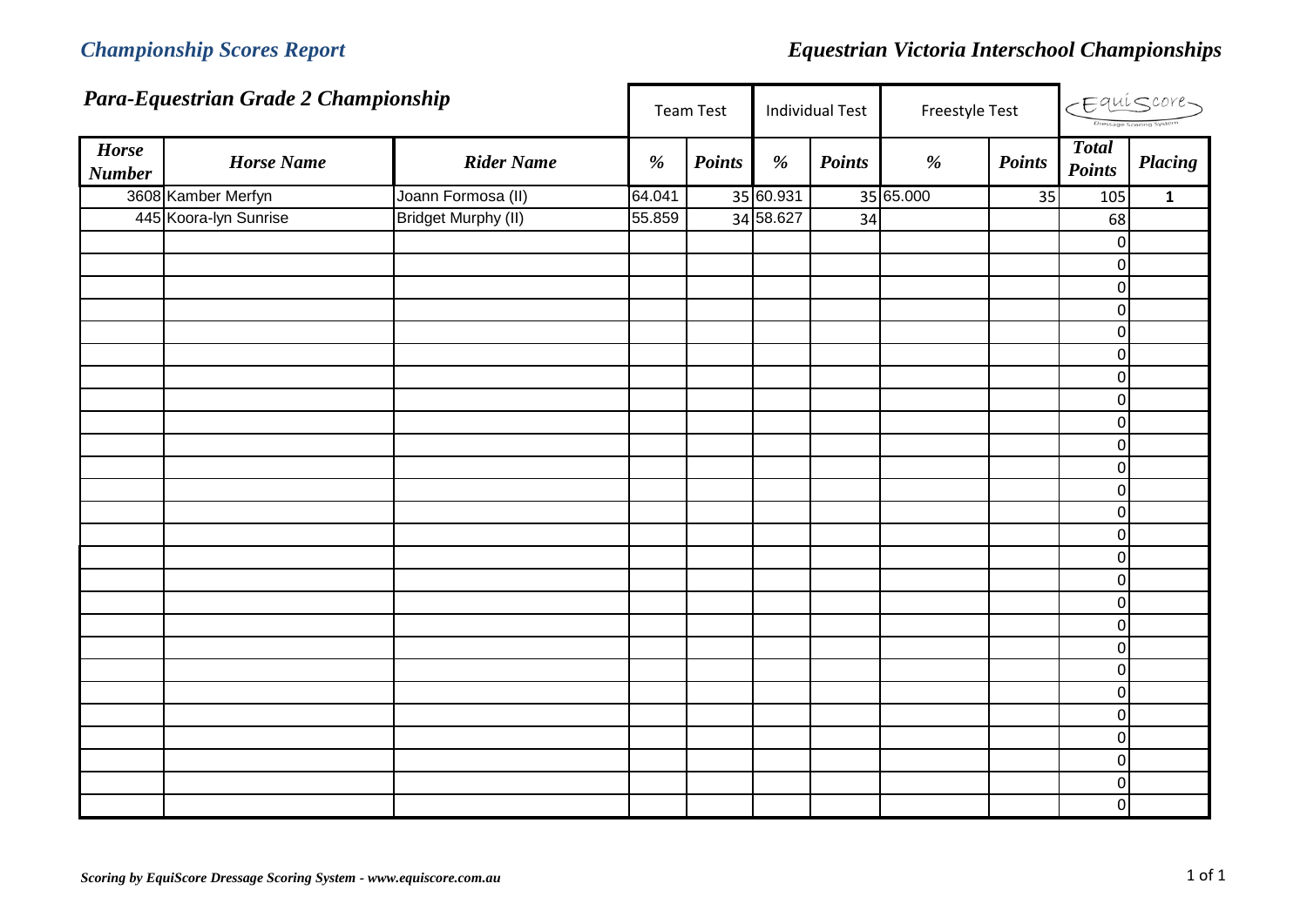*2019 Boneo Classic* **BONEO** *Boneo Park Equestrian Centre*

PARK

| Arena: Indoor Arena           | Class Name: Para Equestrian CPEDN Grade II Freestyle Test |                    | Date: Sunday, 27 January 2019 |                                                                                                            |                  | <b>Sponsored By: Equestrian Australia</b>                                                                                                                             |             |     |                                  |  |
|-------------------------------|-----------------------------------------------------------|--------------------|-------------------------------|------------------------------------------------------------------------------------------------------------|------------------|-----------------------------------------------------------------------------------------------------------------------------------------------------------------------|-------------|-----|----------------------------------|--|
| <b>Horse</b><br><b>Number</b> | <b>Horse Name</b>                                         | <b>Rider Name</b>  | <b>State</b>                  | E                                                                                                          | $\boldsymbol{H}$ | $\boldsymbol{M}$                                                                                                                                                      |             | Err | Total<br><b>Percentage Place</b> |  |
| 3608                          | <b>KAMBER MERFYN</b>                                      | Joann Formosa (II) |                               | $VIC$ 66.167 % (1)<br><b>T:</b> 64.333 % (1) <b>T:</b> 0.000 %<br><b>A:</b> 68.000 % (1) <b>A:</b> 0.000 % | $0.000\,\%$      | 63.500 $\%$ (1) 65.334 $\%$ (1)<br><b>T:</b> 62.000 % (1) <b>T:</b> 61.667 % (1) <b>T:</b> 0.000 %<br><b>A:</b> 65.000 % (1) <b>A:</b> 69.000 % (1) <b>A:</b> 0.000 % | $0.000\ \%$ |     | 65.000 %                         |  |

**Judge E:** *Marco Orsini (GER)* **Judge H:***-* **Judge C:***Sue Cunningham (AUS)* **Judge M:***Carlos Lopes (POR)* **Judge B:** *-*

*27/01/2019 8:58:58 AM Scores Report Printed: Judge Name: Signature:*



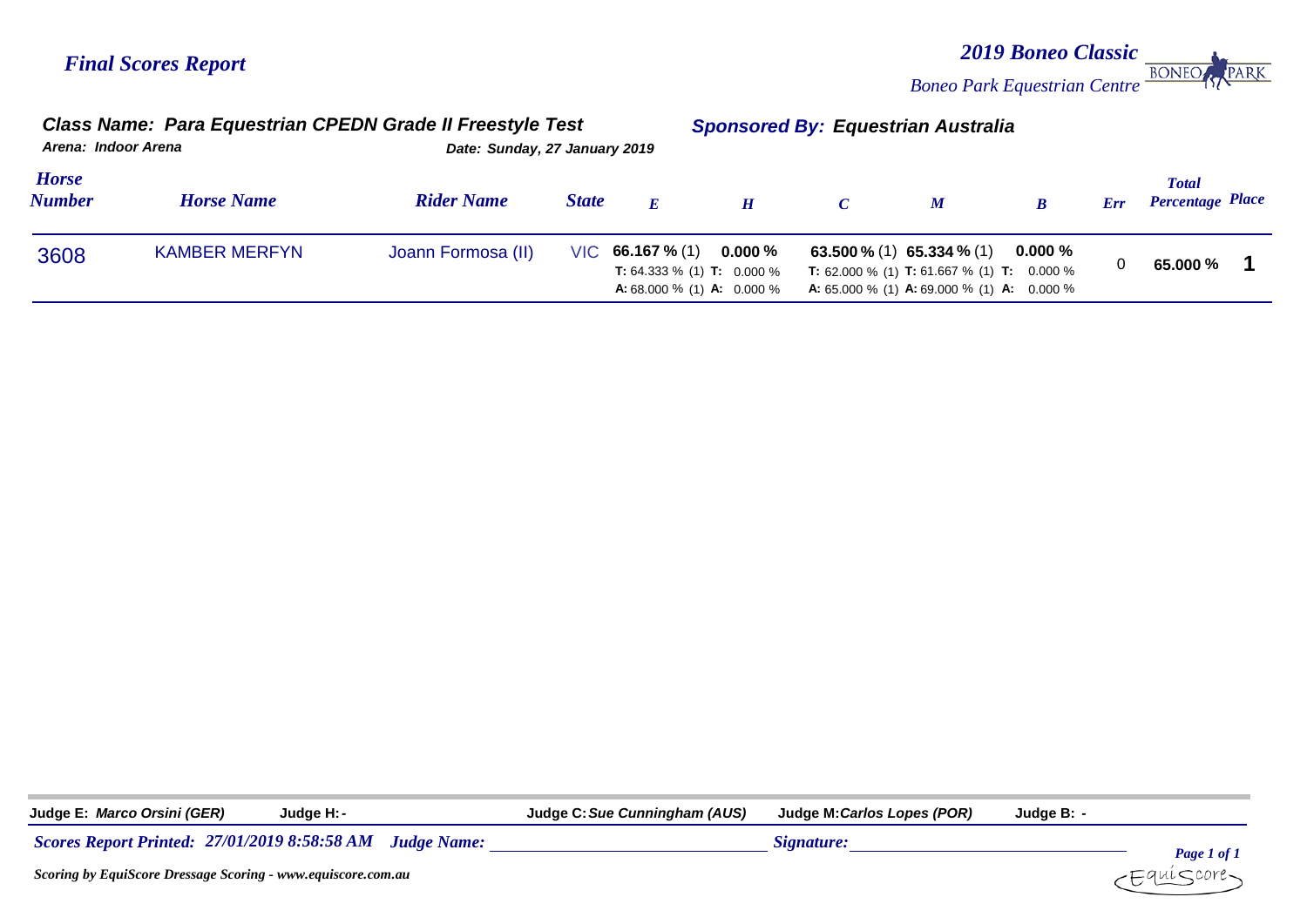|                               | Para-Equestrian Grade 3 Championship |                   |        | <b>Team Test</b> |           | <b>Individual Test</b> | Freestyle Test |               |                               | $E$ quiscore   |
|-------------------------------|--------------------------------------|-------------------|--------|------------------|-----------|------------------------|----------------|---------------|-------------------------------|----------------|
| <b>Horse</b><br><b>Number</b> | <b>Horse Name</b>                    | <b>Rider Name</b> | %      | <b>Points</b>    | $\%$      | <b>Points</b>          | %              | <b>Points</b> | <b>Total</b><br><b>Points</b> | <b>Placing</b> |
|                               | 3533 Mogelvangs Zidane               | Emma Booth (III)  | 69.313 |                  | 35 70.098 |                        | 35 73.889      | 35            | 105                           | $\mathbf{1}$   |
|                               | 9999 Kirby Park Joy                  | Emma Booth (III)  | 65.931 |                  | 34 62.500 | 34                     |                |               | 68                            |                |
|                               |                                      |                   |        |                  |           |                        |                |               | $\mathbf 0$                   |                |
|                               |                                      |                   |        |                  |           |                        |                |               | $\overline{0}$                |                |
|                               |                                      |                   |        |                  |           |                        |                |               | $\overline{0}$                |                |
|                               |                                      |                   |        |                  |           |                        |                |               | $\overline{0}$                |                |
|                               |                                      |                   |        |                  |           |                        |                |               | $\overline{0}$                |                |
|                               |                                      |                   |        |                  |           |                        |                |               | $\mathbf 0$                   |                |
|                               |                                      |                   |        |                  |           |                        |                |               | $\overline{0}$                |                |
|                               |                                      |                   |        |                  |           |                        |                |               | $\pmb{0}$                     |                |
|                               |                                      |                   |        |                  |           |                        |                |               | $\overline{0}$                |                |
|                               |                                      |                   |        |                  |           |                        |                |               | $\overline{0}$                |                |
|                               |                                      |                   |        |                  |           |                        |                |               | $\overline{0}$                |                |
|                               |                                      |                   |        |                  |           |                        |                |               | $\overline{0}$                |                |
|                               |                                      |                   |        |                  |           |                        |                |               | $\overline{0}$                |                |
|                               |                                      |                   |        |                  |           |                        |                |               | $\overline{0}$                |                |
|                               |                                      |                   |        |                  |           |                        |                |               | $\overline{0}$                |                |
|                               |                                      |                   |        |                  |           |                        |                |               | $\overline{0}$                |                |
|                               |                                      |                   |        |                  |           |                        |                |               | $\overline{0}$                |                |
|                               |                                      |                   |        |                  |           |                        |                |               | $\mathbf 0$                   |                |
|                               |                                      |                   |        |                  |           |                        |                |               | $\overline{0}$                |                |
|                               |                                      |                   |        |                  |           |                        |                |               | $\overline{0}$                |                |
|                               |                                      |                   |        |                  |           |                        |                |               | $\overline{0}$                |                |
|                               |                                      |                   |        |                  |           |                        |                |               | $\overline{0}$                |                |
|                               |                                      |                   |        |                  |           |                        |                |               | $\overline{0}$                |                |
|                               |                                      |                   |        |                  |           |                        |                |               | $\overline{0}$                |                |
|                               |                                      |                   |        |                  |           |                        |                |               | $\boldsymbol{0}$              |                |
|                               |                                      |                   |        |                  |           |                        |                |               | $\overline{0}$                |                |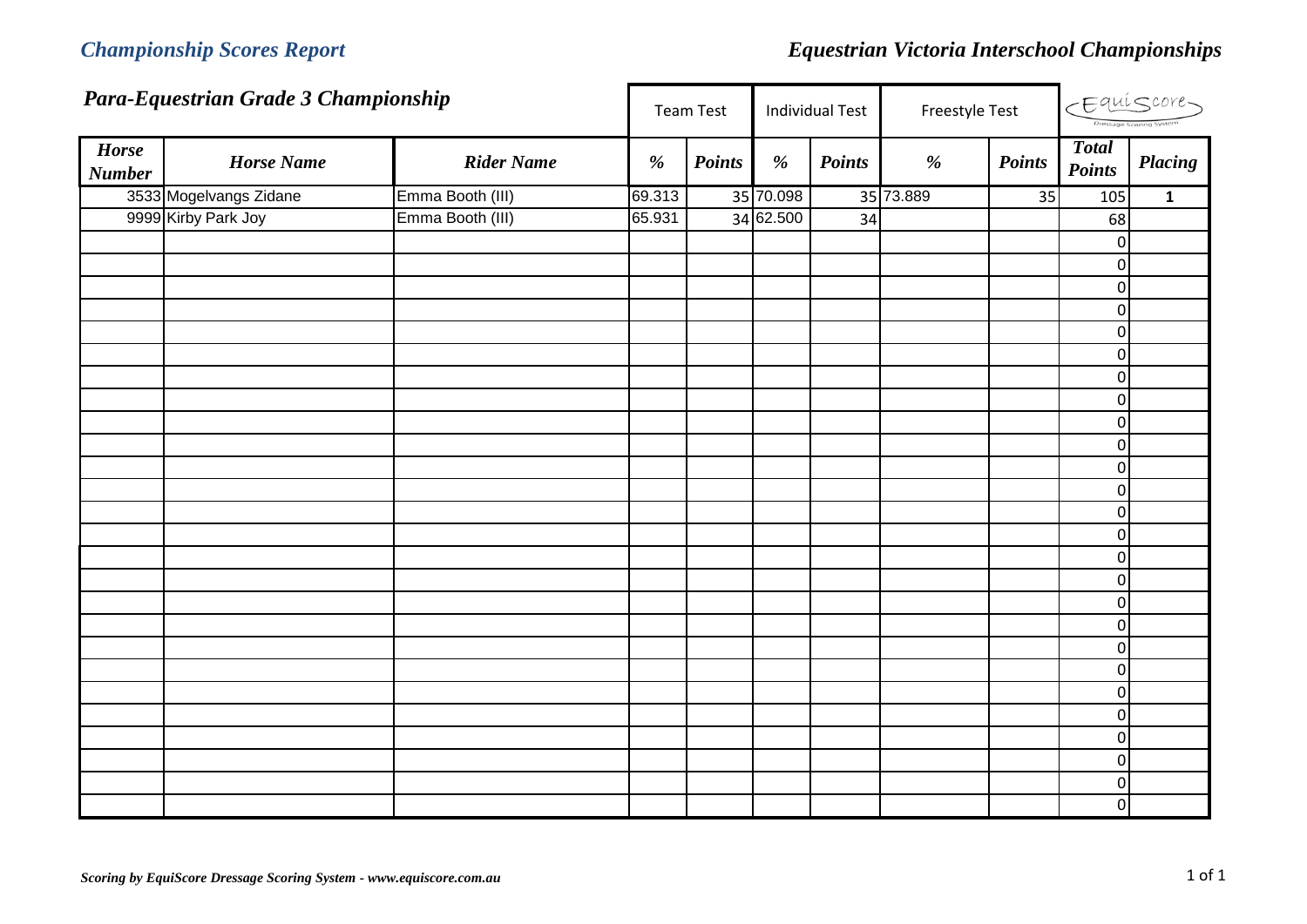**BONEO** *Boneo Park Equestrian Centre*

*2019 Boneo Classic*

PARK

| Arena: Indoor Arena           | Class Name: Para Equestrian CPEDN Grade III Freestyle Test |                             | Date: Sunday, 27 January 2019 |                                                                                                            |           | Sponsored By: Equestrian Australia |                                                                                                                                                                     |             |     |                                         |
|-------------------------------|------------------------------------------------------------|-----------------------------|-------------------------------|------------------------------------------------------------------------------------------------------------|-----------|------------------------------------|---------------------------------------------------------------------------------------------------------------------------------------------------------------------|-------------|-----|-----------------------------------------|
| <b>Horse</b><br><b>Number</b> | <b>Horse Name</b>                                          | <b>Rider Name</b>           | <b>State</b>                  | E                                                                                                          |           |                                    | $\boldsymbol{M}$                                                                                                                                                    |             | Err | <b>Total</b><br><b>Percentage Place</b> |
| 3533                          | <b>MOGELVANGS ZIDANE</b><br>30500511                       | Emma Booth (III)<br>3101023 |                               | $VIC$ 75.834 % (1)<br><b>T:</b> 73.667 % (1) <b>T:</b> 0.000 %<br><b>A:</b> 78.000 % (1) <b>A:</b> 0.000 % | $0.000\%$ |                                    | $72.500\%$ (1) $73.334\%$ (1)<br><b>T:</b> 72.000 % (1) <b>T:</b> 70.667 % (1) <b>T:</b> 0.000 %<br><b>A:</b> 73.000 % (1) <b>A:</b> 76.000 % (1) <b>A:</b> 0.000 % | $0.000\ \%$ |     | 73.889 %                                |

*Class Name: Para Equestrian CPEDN Grade III Freestyle Test Sponsored By: Equestrian Australia*

**Judge E:** *Marco Orsini (GER)* **Judge H:***-* **Judge C:***Sue Cunningham (AUS)* **Judge M:***Carlos Lopes (POR)* **Judge B:** *-*

*27/01/2019 9:55:33 AM Scores Report Printed: Judge Name: Signature:*

*Page 1 of 1* ∶auí⊂core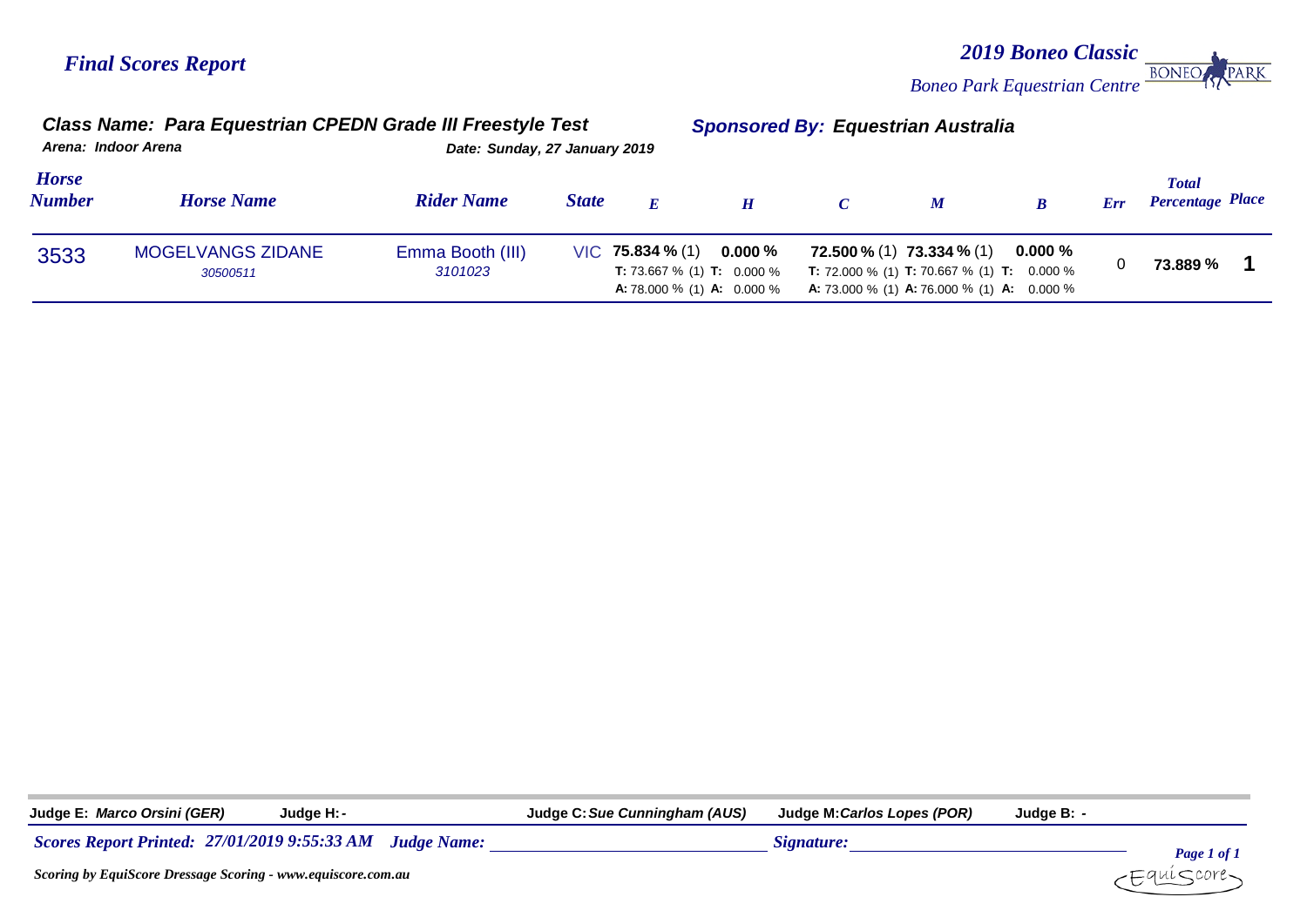|                               | Para-Equestrian Grade 4 Championship |                      |        | <b>Team Test</b> |           | <b>Individual Test</b> | Freestyle Test |               | Equiscore-                    |                         |  |
|-------------------------------|--------------------------------------|----------------------|--------|------------------|-----------|------------------------|----------------|---------------|-------------------------------|-------------------------|--|
| <b>Horse</b><br><b>Number</b> | <b>Horse Name</b>                    | <b>Rider Name</b>    | %      | <b>Points</b>    | %         | <b>Points</b>          | %              | <b>Points</b> | <b>Total</b><br><b>Points</b> | <b>Placing</b>          |  |
|                               | 2065 Devils Chocolate                | Matilda Carnegie     | 66.917 |                  | 35 66.789 |                        | 35 66.817      | 34            | 104                           | $\mathbf{1}$            |  |
|                               | 4995 Lba Zhia                        | Amanda Parsons       | 66.375 |                  | 34 65.895 |                        | 34 67.042      | 35            | 103                           | $\mathbf{2}$            |  |
|                               | 4086 Little Brave                    | Zoe Vorenas          | 65.042 |                  | 33 65.447 |                        | 33 66.458      | 33            | 99                            | $\overline{\mathbf{3}}$ |  |
|                               | 3016 Saddle Up Romper stomper        | Phoebe Roche         | 63.000 |                  | 32 60.935 |                        | 32 65.292      | 32            | 96                            | $\overline{\mathbf{4}}$ |  |
|                               | 2 Comtesse                           | <b>Claire Graham</b> | 59.958 |                  | 31 58.374 |                        | 31 56.958      | 31            | 93                            | 5                       |  |
|                               | 1943 Eden Eyre Mitchell              | Lauren French        | 56.708 |                  | 30 54.947 | 30                     |                |               | 60                            |                         |  |
|                               |                                      |                      |        |                  |           |                        |                |               | $\mathbf{0}$                  |                         |  |
|                               |                                      |                      |        |                  |           |                        |                |               | $\overline{0}$                |                         |  |
|                               |                                      |                      |        |                  |           |                        |                |               | $\overline{0}$                |                         |  |
|                               |                                      |                      |        |                  |           |                        |                |               | $\mathbf 0$                   |                         |  |
|                               |                                      |                      |        |                  |           |                        |                |               | $\mathbf{0}$                  |                         |  |
|                               |                                      |                      |        |                  |           |                        |                |               | $\overline{0}$                |                         |  |
|                               |                                      |                      |        |                  |           |                        |                |               | $\Omega$                      |                         |  |
|                               |                                      |                      |        |                  |           |                        |                |               | $\mathbf 0$                   |                         |  |
|                               |                                      |                      |        |                  |           |                        |                |               | $\overline{0}$                |                         |  |
|                               |                                      |                      |        |                  |           |                        |                |               | $\mathbf 0$                   |                         |  |
|                               |                                      |                      |        |                  |           |                        |                |               | $\mathbf 0$                   |                         |  |
|                               |                                      |                      |        |                  |           |                        |                |               | $\overline{0}$                |                         |  |
|                               |                                      |                      |        |                  |           |                        |                |               | $\overline{0}$                |                         |  |
|                               |                                      |                      |        |                  |           |                        |                |               | $\mathbf 0$                   |                         |  |
|                               |                                      |                      |        |                  |           |                        |                |               | $\mathbf 0$                   |                         |  |
|                               |                                      |                      |        |                  |           |                        |                |               | $\overline{0}$                |                         |  |
|                               |                                      |                      |        |                  |           |                        |                |               | $\mathbf 0$                   |                         |  |
|                               |                                      |                      |        |                  |           |                        |                |               | $\mathbf{0}$                  |                         |  |
|                               |                                      |                      |        |                  |           |                        |                |               | $\overline{0}$                |                         |  |
|                               |                                      |                      |        |                  |           |                        |                |               | $\overline{0}$                |                         |  |
|                               |                                      |                      |        |                  |           |                        |                |               | 0                             |                         |  |
|                               |                                      |                      |        |                  |           |                        |                |               | $\overline{0}$                |                         |  |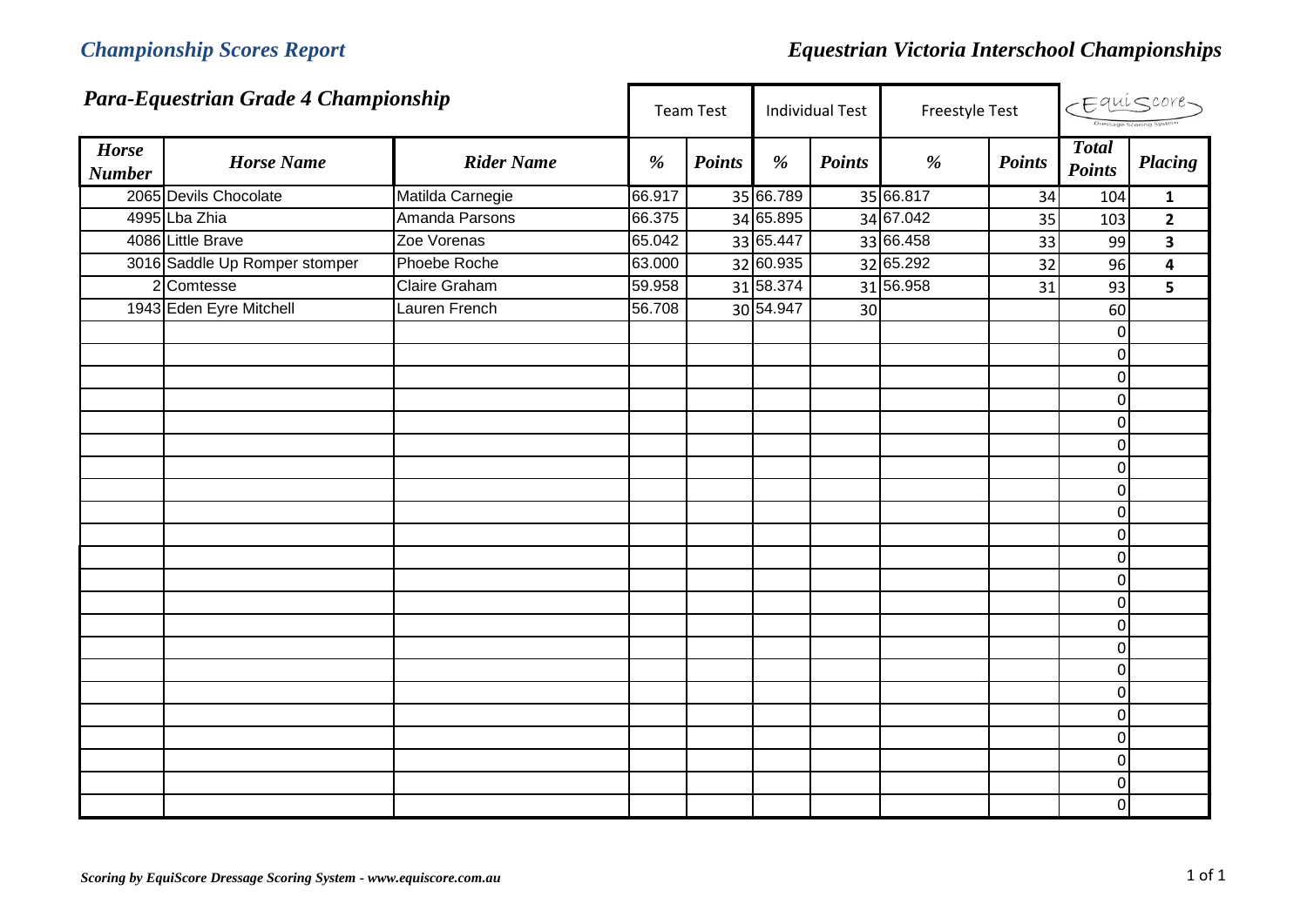### *Class Name: Para Equestrian CPEDN Grade IV Freestyle Test Sponsored By: Equestrian Australia*

*2019 Boneo Classic*

**BONEO** 

PARK

*Boneo Park Equestrian Centre*

*Arena: Indoor Arena Date: Sunday, 27 January 2019*

| <b>Horse</b><br>Number | <b>Horse Name</b>                         | <b>Rider Name</b>                  | <b>State</b> | $\boldsymbol{E}$                                                                                           | H         | $\mathcal{C}$ | $\boldsymbol{M}$                                                                                                                                                      | $\boldsymbol{B}$ | Err          | <b>Total</b><br><b>Percentage Place</b> |    |
|------------------------|-------------------------------------------|------------------------------------|--------------|------------------------------------------------------------------------------------------------------------|-----------|---------------|-----------------------------------------------------------------------------------------------------------------------------------------------------------------------|------------------|--------------|-----------------------------------------|----|
| 4995                   | LBA ZHIA<br>60004995                      | Amanda Parsons<br>7000945          |              | TAS 68.375 % (2)<br><b>T:</b> 66.750 % (2) <b>T:</b> 0.000 %<br><b>A:</b> 70.000 % (3) <b>A:</b> 0.000 %   | $0.000\%$ |               | 64.500 % (3) 68.250 % (1)<br><b>T:</b> 64.000 % (2) <b>T:</b> 65.500 % (1) <b>T:</b> 0.000 %<br><b>A:</b> 65.000 % (3) <b>A:</b> 71.000 % (1) <b>A:</b> 0.000 %       | $0.000\%$        | 0            | 67.042 %                                |    |
| 2065                   | <b>DEVILS CHOCOLATE</b><br>60013484       | <b>Matilda Carnegie</b><br>2115436 |              | $VIC$ 70.125 % (1)<br><b>T:</b> 68.250 % (1) <b>T:</b> 0.000 %<br><b>A:</b> 72.000 % (1) <b>A:</b> 0.000 % | $0.000\%$ |               | 65.250 % (2) 65.075 % (4)<br><b>T:</b> 62.500 % (3) <b>T:</b> 61.750 % (4) <b>T:</b> 0.000 %<br><b>A:</b> 68.000 % (1) <b>A:</b> 68.400 % (4) <b>A:</b> 0.000 %       | $0.000\%$        | 0            | 66.817 %                                | -2 |
| 4086                   | LITTLE BRAVE<br>20091166                  | Zoe Vorenas<br>3107226             |              | $VIC$ 66.375 % (4)<br><b>T:</b> 64.750 % (4) <b>T:</b> 0.000 %<br><b>A:</b> 68.000 % (4) <b>A:</b> 0.000 % | $0.000\%$ |               | 66.500 $\%$ (1) 66.500 $\%$ (3)<br><b>T:</b> 65.000 % (1) <b>T:</b> 64.000 % (3) <b>T:</b> 0.000 %<br><b>A:</b> 68.000 % (1) <b>A:</b> 69.000 % (2) <b>A:</b> 0.000 % | $0.000\%$        | $\mathbf{0}$ | 66.458 %                                | -3 |
|                        | 3016 SADDLE UP ROMPER STOMPER<br>30047022 | <b>Phoebe Roche</b><br>4012374     |              | $QLD$ 68.250 % (3)<br><b>T:</b> 65.500 % (3) <b>T:</b> 0.000 %<br><b>A:</b> 71.000 % (2) <b>A:</b> 0.000 % | $0.000\%$ |               | 60.625 % (4) 67.000 % (2)<br><b>T:</b> 60.250 % (4) <b>T:</b> 65.000 % (2) <b>T:</b> 0.000 %<br><b>A:</b> 61.000 % (4) <b>A:</b> 69.000 % (2) <b>A:</b> 0.000 %       | $0.000\%$        | 0            | 65.292 %                                | 4  |
| 2                      | <b>COMTESSE</b><br>30041275               | <b>Claire Graham</b><br>3105169    |              | $VIC$ 58.500 % (5)<br><b>T:</b> 56.000 % (5) <b>T:</b> 0.000 %<br><b>A:</b> 61.000 % (5) <b>A:</b> 0.000 % | $0.000\%$ |               | 51.000 % (5) 61.375 % (5)<br><b>T:</b> 45.000 % (5) <b>T:</b> 57.750 % (5) <b>T:</b> 0.000 %<br><b>A:</b> 57.000 % (5) <b>A:</b> 65.000 % (5) <b>A:</b> 0.000 %       | $0.000\%$        | 0            | 56.958 %                                | 5  |

**Judge E:** *Marco Orsini (GER)* **Judge H:***-* **Judge C:***Sue Cunningham (AUS)* **Judge M:***Carlos Lopes (POR)* **Judge B:** *-*

*27/01/2019 10:12:02 AM Judge Name: Signature: Signature:* 

*Page 1 of 1* ∶auí⊂core